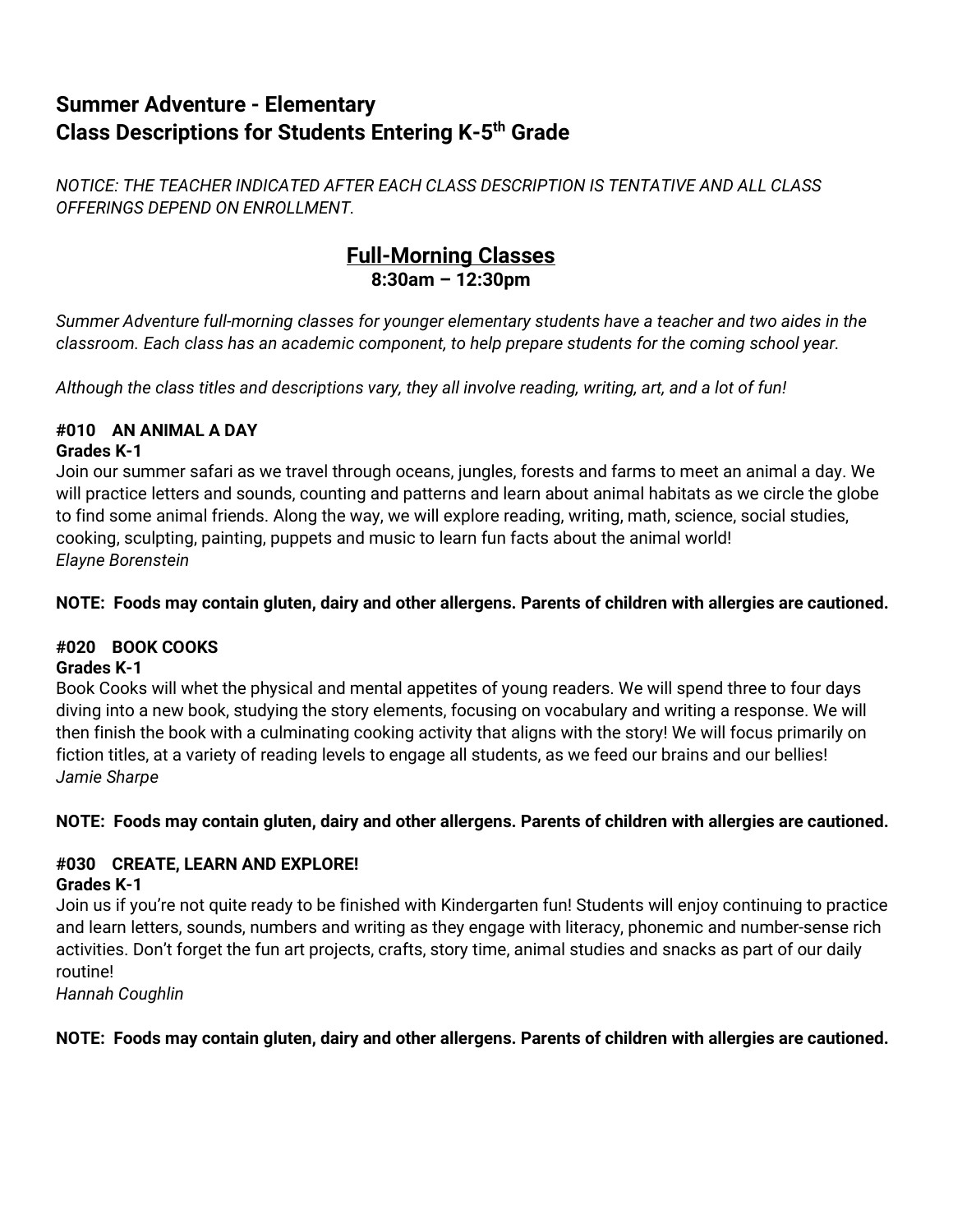#### **#040 CREATIVE KINDERGARTENERS AND FIRST GRADERS**

## **Grades K-1**

Children will have a blast exploring their relationship with the world through a wide variety of literature, art, music, yoga, dance and age-appropriate games inspired by nature. In our daily routine, students will prepare for Kindergarten and 1<sup>st</sup> Grade by improving motor skills, growing in confidence and learning strategies that will last a lifetime.

*Lauren O'Brien*

#### **#050 JUST THE WRITE STUFF! Grades K-1**

Children will become authors and learn to retell a "small moment" story from their lives, using mentor texts as examples. Following age-appropriate strategies and expectations, students will dictate or write their narrative using thinking maps to organize details in order. Stories will be enhanced by adding details through guided word choices. Artwork and drawings will be included to match each part of the story. Using a variety of digital tools, children will publish their personal book to share.

*Danielle Royer*

# **#060 PRIMARY OCEANOGRAPHY**

#### **Grades 1-2**

This very popular class is back for another year! Taught by a team of three experienced primary teachers, this course is an in-depth study of sea life. Students will be encouraged to apply their knowledge of sea life in a variety of activities: sea life stories, sea life riddles, pop-up books, and under-the-sea murals, just to name a few! Math and science will be integrated throughout the program. Teachers will adjust instruction to challenge and motivate the individual learning needs of each student. Don't miss out on the fun! *Nallely Aceves, Emma Fujiwara, Madelyn Ross*

**NOTE: Following COVID-19 protocols and restrictions in place at the time, we may attend a research trip to the Santa Monica Pier and schedule a classroom visit from real marine scientists, all in order to gather knowledge and gain hands-on experiences with sea life.**

## **#070 SUMMER FUN CAMP**

#### **Grades 1-2**

This class is for you! Incoming 1<sup>st</sup> and 2<sup>nd</sup> graders will reinforce and maintain their academic, artistic and social skills. We will read, write, draw, talk, sing, dance, create, build, play age-appropriate games, and explore foundational math and scientific concepts, all while having fun and meeting new friends. Play, explore and learn! Come join us!

*Chrysta Powell*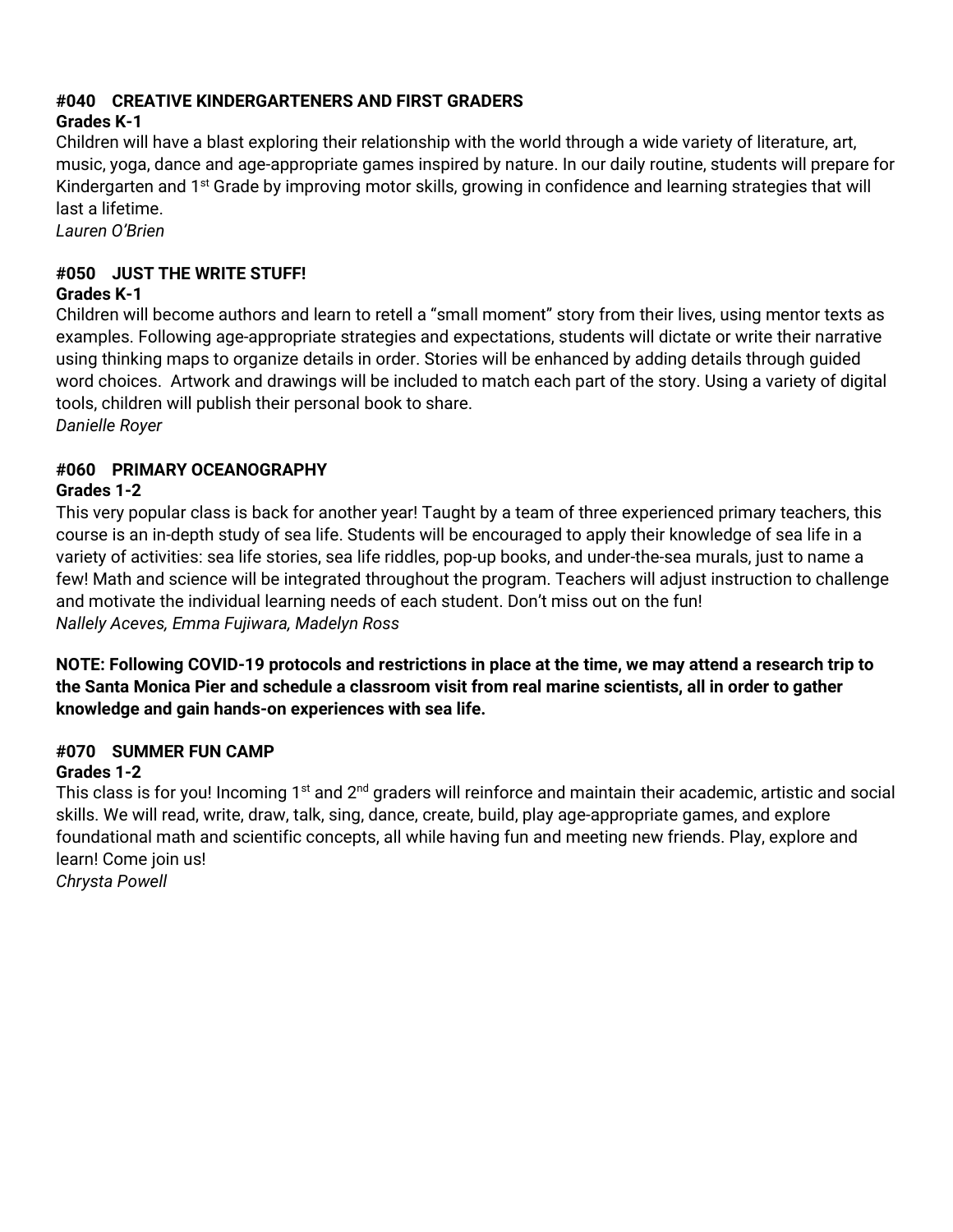# **PERIOD I 8:30am – 10:25am**

#### **#101 MAKER-SPACE: STEAM THROUGH THE SUMMER! Grades 2-4**

Do you like to tinker? Do you like to invent and create new things? Then this is the class for you! You will be encouraged to create something unique that has never been seen before. For part of each week, you will have the freedom to explore your own interests and come up with projects you would like to create. For the remainder of each week, you will work with a partner or team to solve a variety of Scientific, Technological, Engineering, Artistic and Mathematical (STEAM) problems. We will be cooking, building, creating and solving challenges using LEGO™, K'Nex™, computers and recycled materials. Join us for an action-packed, fun-filled experience and STEAM through the summer!

*Lorie Alexander & Carl Avitia-Witt*

#### **NOTE: Foods may contain gluten, dairy and other allergens. Parents of children with allergies are cautioned.**

## **#102 CHESS CHAMPIONS**

#### **Grades 2-5**

Did you know that there are more possible chess games than atoms on the earth? Do you have what it takes to be the next great chess champion? In this class you will learn basic strategies of chess playing and work on your master openings and defenses. You will have an opportunity to play traditional chess against partners, play four-player chess, and also play games online to become a master. All skill levels are welcome. *Gerardo Rodriguez*

# **#104 HEROES, MONSTERS AND MYTHS**

#### **Grades 2-5**

Journey back in time 2,500 years. You will be introduced to the world of Ancient Greece, where monsters had snakes for hair and heroes were stronger than lions. We will recreate our favorite Greek myths into comics, sculptures, mosaics, masks, stories and more! We will finish the summer with our version of the first Summer Olympic Games. Grab your suitcase and let's go!

*Rosio Medina*

## **#105 CARDBOARD CREATIVES**

## **Grades 2-5**

In this engaging class, we will explore and study design, conservation, upcycling and recycling materials. Students will express themselves by creating art using cardboard and hone their skills in cutting, planning, arranging and constructing. Students will work and plan together to design and build their very own town. *Jennifer Mack*

## **#108 PE FUN IN THE SUMMER**

## **Grades 2-5**

We will play and build skills through a variety of PE games that are demonstrated throughout the school year. All our favorite games are designed to build sportsmanship, teamwork, cooperation, skills and FUN! We will play games from SPARK® PE, part of the current SMMUSD curriculum. New games and skills will be introduced as well. The importance of sportsmanship, daily aerobic activity, improving athleticism, warming up, staying hydrated, cooling down and maintaining a positive attitude will be emphasized. Tony Murphy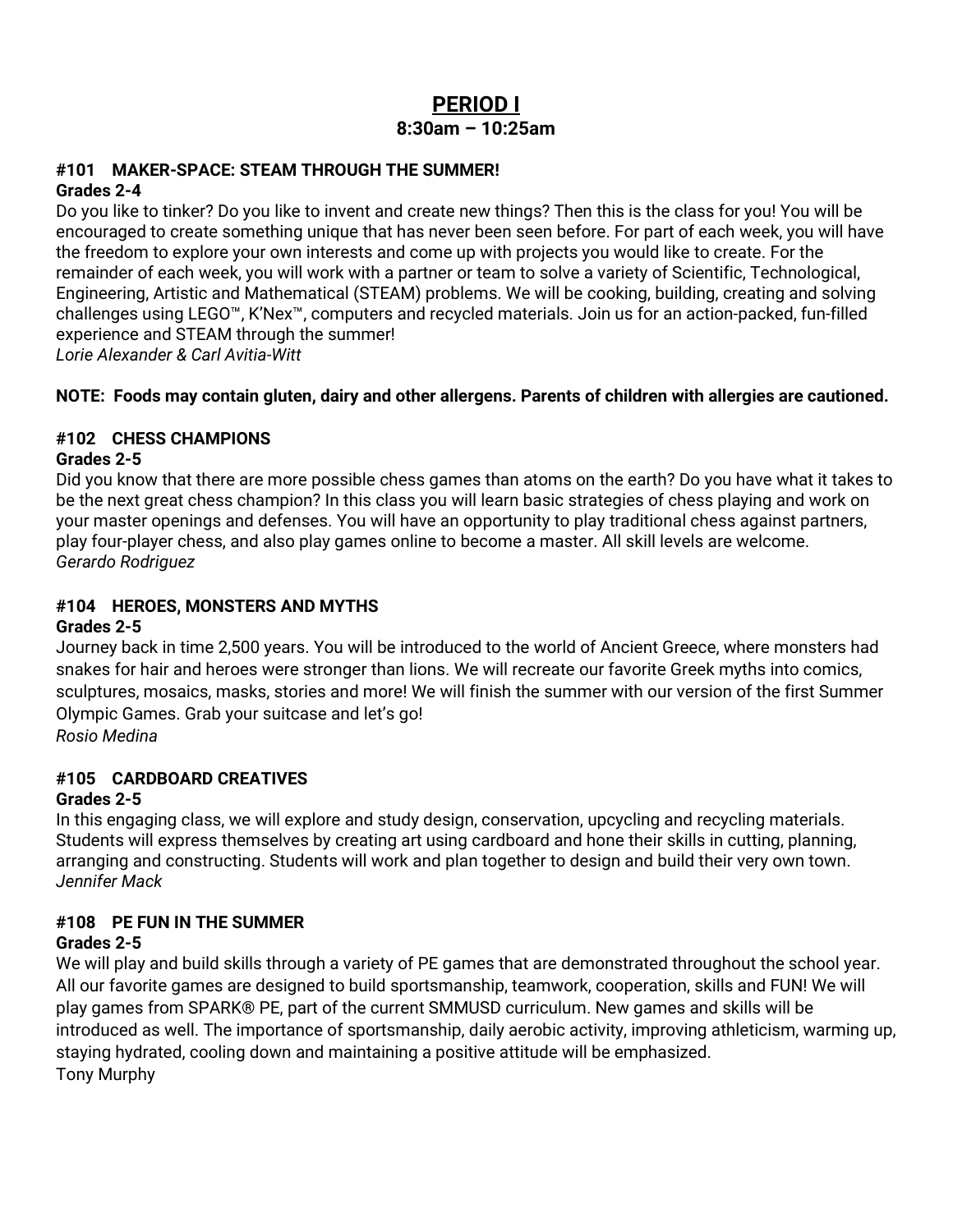## **#109 THE MAGIC OF MARVEL**

#### **Grades 2-5**

Not all heroes wear capes! Together we will explore and learn about many of the classic superhero comic characters, stories and illustrations, including those from Marvel and DC. Students will create a personalized comic book or series using the fundamentals of cartooning in comic style. Come join us for creative fun! *Koko Mesrobian*

#### **#110 BASKETBALL "FUN"-DAMENTALS**

#### **Grades 2-5**

Basketball is a great game that teaches collaborative skills that students take with them beyond the court. Children of all skill levels will be introduced to the fundamentals of the game through engaging, team-oriented drills and games. In this fast-paced class, emphasis will be placed on developing team-building skills, good sportsmanship and having FUN!

*Kenji Yamamoto*

## **#111 UNPLUGGED MATH AND LITERACY GAMES**

#### **Grades 2-5**

We will have fun while gaining confidence in mathematics and boosting our literacy skills. Students will sharpen their number sense, build math proficiency, increase vocabulary and improve reading and writing skills through games. Using a variety of board games, dice and cards, your addition, subtraction, multiplication, as well as higher-level problem-solving skills will be strengthened. Games are a wonderful way to make friends and learn while having fun.

*Christine Brewer* 

#### **#112 GCCSR EXPLORATIONS: Gears, Circuits, Coding, Simple Machines & Hands-On Robotics Grades 3-5**

This class is for the curious-minded student and will provide a collaborative, hands-on experience exploring and creating various projects, with partners and teams, using Gears, Circuits, Coding, Simple machines and Robotic exploration projects. Groups will collaborate and rotate, on a weekly basis in order to create unique inventions and share creative ideas. Your imagination will be challenged while having fun working together and thinking creatively.

*Deborah Talbott*

# **#113 MASTERPIECE ART**

## **Grades 3-5**

Get your paint brushes ready! Immerse yourself in the world of art! Join us and learn about the most famous artists of all time. Students will learn about the artists' backgrounds and techniques. We will then use our skills to reproduce a variety of their greatest masterpieces.

*Lili Glassman*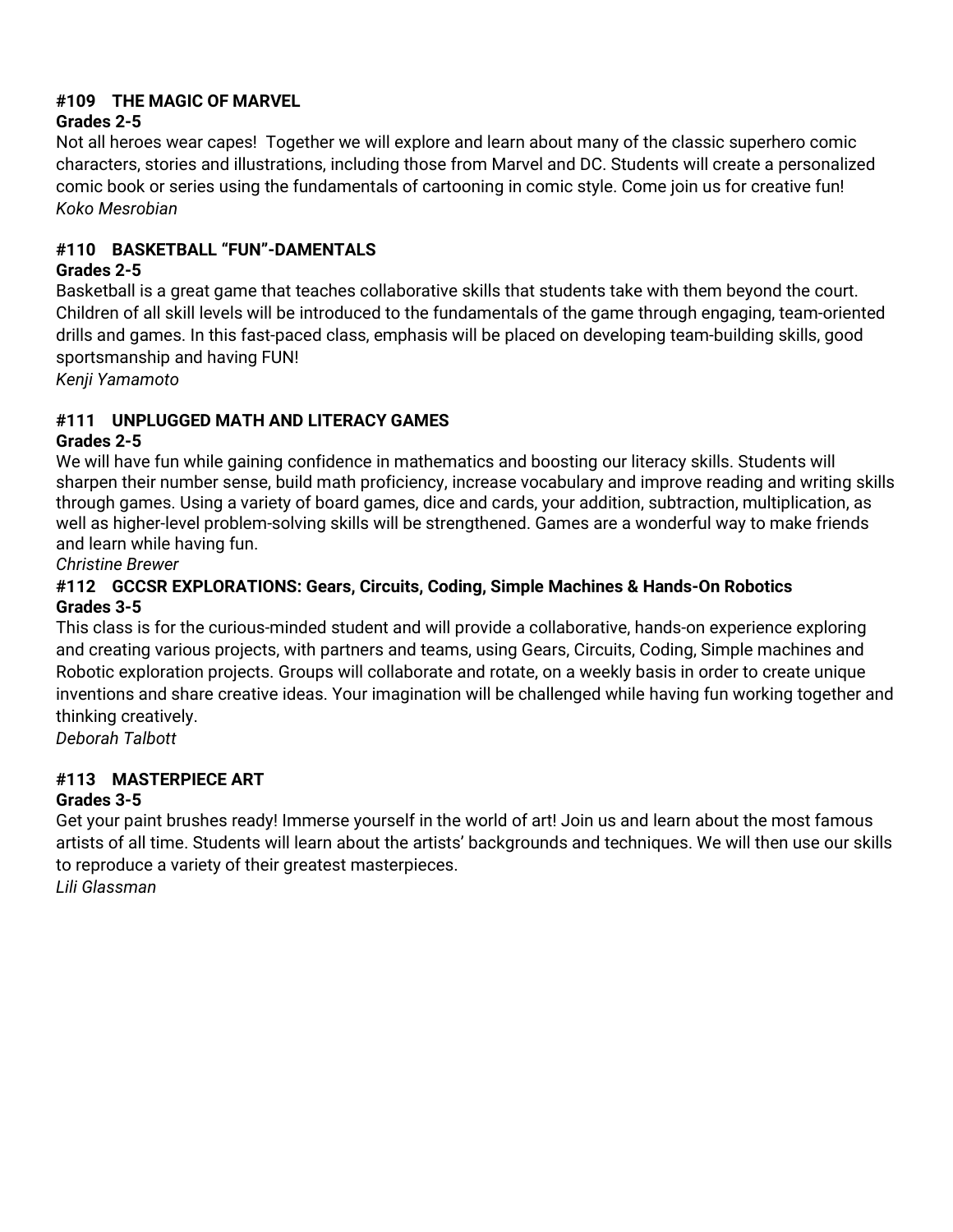# **PERIOD 2 10:35am – 12:30pm**

#### **#201 MASTERPIECE ART**

#### **Grades 2-4**

Get your paint brushes ready! Immerse yourself in the world of art! Join us and learn about the most famous artists of all time. Students will learn about the artists' backgrounds and techniques. We will then use our skills to reproduce a variety of their greatest masterpieces. *Lili Glassman*

# **#202 CHESS CHAMPIONS**

#### **Grades 2-5**

Did you know that there are more possible chess games than atoms on the earth? Do you have what it takes to be the next great chess champion? In this class you will learn basic strategies of chess playing and work on your master openings and defenses. You will have an opportunity to play traditional chess against partners, play four-player chess, and also play games online to become a master. All skill levels are welcome. *Gerardo Rodriguez*

#### **#204 HEROES, MONSTERS AND MYTHS**

#### **Grades 2-5**

Journey back in time 2,500 years. You will be introduced to the world of Ancient Greece, where monsters had snakes for hair and heroes were stronger than lions. We will recreate our favorite Greek myths into comics, sculptures, mosaics, masks, stories and more! We will finish the summer with our version of the first Summer Olympic Games. Grab your suitcase and let's go!

Rosio Medina

## **#205 FANTASTIC FABLES**

#### **Grades 2-5**

This creative class offers an opportunity for students to write and illustrate their own spin on classic fables. During each of our five weeks together, students will share, explore and discuss different versions of classic fables. This will provide a plot for them to determine their personal spin and embellishments to the story. Visual art projects will accompany each week's fable. *Jennifer Mack*

#### **#208 BASKETBALL SKILLS FOR THRILLS!**

#### **Grades 2-5**

Learn essential basketball skills and fundamentals while making new friends! We will start with practice drills, then play games that reinforce teamwork, all while promoting a positive attitude and sportsmanship. Rules, hustling, encouragement and FUN will be emphasized. We will use age-appropriate basketballs and courts. Basketball is a great sport that you can enjoy for a lifetime! *Tony Murphy*

#### **#209 VIDEO GAME DESIGN**

#### **Grades 2-5**

Join us for creative fun! Our adventure begins with a look into the evolution of video games and the many genres. With assistance, students will design and create a proposal and story map, introducing the group to their original game idea. In the design process, students will focus on ideas for the setting, characters, plot, challenge and goals related to their video game creation. *Koko Mesrobian*